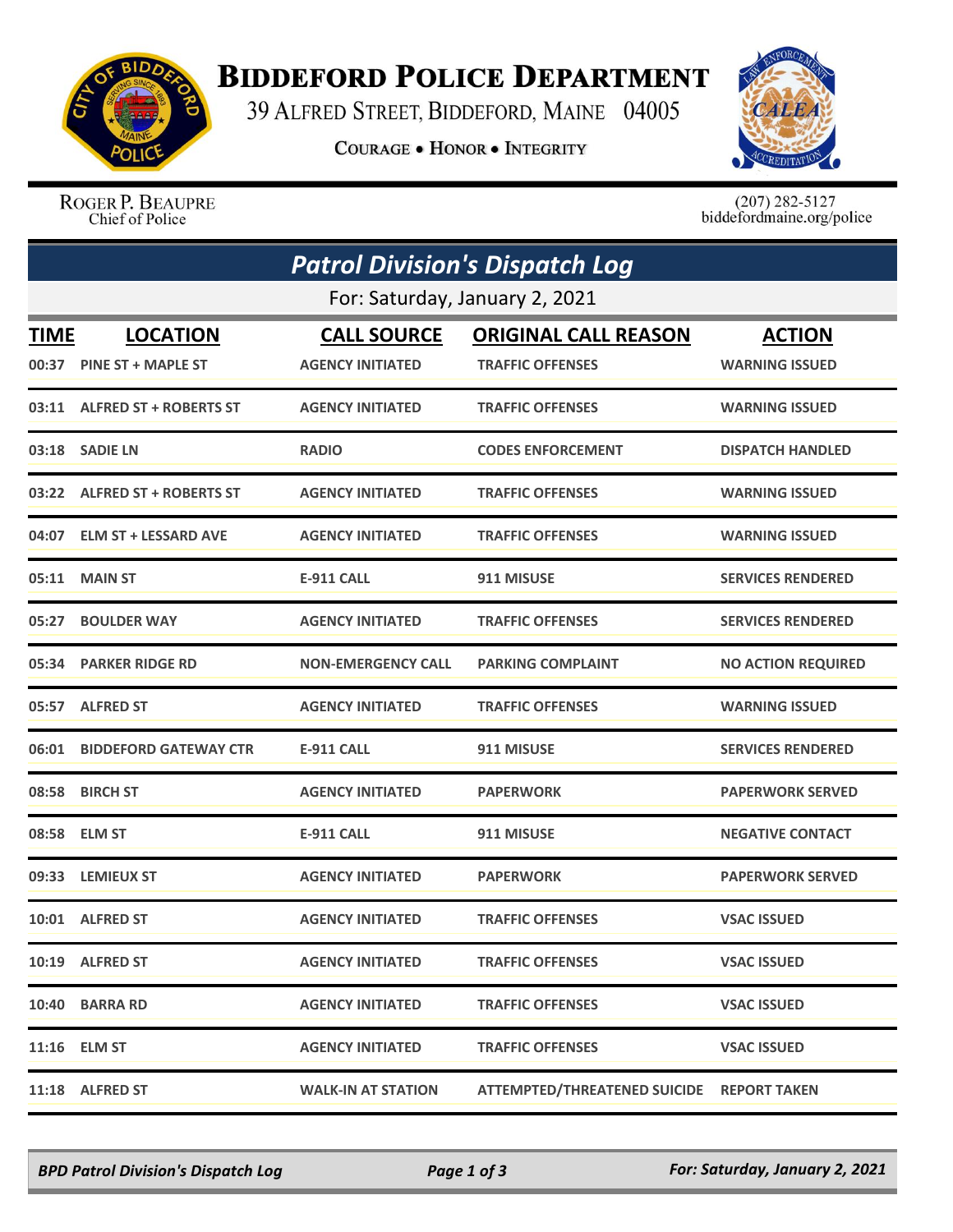| <b>TIME</b> | <b>LOCATION</b>                                                                                                              | <b>CALL SOURCE</b>                                   | <b>ORIGINAL CALL REASON</b>                                           | <b>ACTION</b>             |  |  |
|-------------|------------------------------------------------------------------------------------------------------------------------------|------------------------------------------------------|-----------------------------------------------------------------------|---------------------------|--|--|
|             | 11:44 ELM ST                                                                                                                 | <b>AGENCY INITIATED</b>                              | <b>TRAFFIC OFFENSES</b>                                               | <b>WARNING ISSUED</b>     |  |  |
|             | <b>12:02 FORTUNES ROCKS RD</b>                                                                                               | <b>E-911 CALL</b>                                    | 911 MISUSE                                                            | <b>SERVICES RENDERED</b>  |  |  |
|             | 12:19 WASHINGTON ST                                                                                                          | <b>NON-EMERGENCY CALL</b>                            | <b>THEFT</b>                                                          | <b>REPORT TAKEN</b>       |  |  |
|             | <b>12:31 HILL ST</b>                                                                                                         | <b>AGENCY INITIATED</b>                              | <b>TRAFFIC OFFENSES</b>                                               | <b>SUMMONS ISSUED</b>     |  |  |
|             |                                                                                                                              |                                                      | OFFENDER: CASSANDRA PAIGE LEDOUX  AGE: 26  RESIDENT OF: BIDDEFORD, ME |                           |  |  |
|             |                                                                                                                              | <b>CHARGE: OPERATING WITH SUSPENDED REGISTRATION</b> |                                                                       |                           |  |  |
|             | 12:53 HILL ST                                                                                                                | <b>AGENCY INITIATED</b>                              | <b>TRAFFIC OFFENSES</b>                                               | <b>VSAC ISSUED</b>        |  |  |
|             | 13:12 ELM ST                                                                                                                 | <b>AGENCY INITIATED</b>                              | <b>TRAFFIC OFFENSES</b>                                               | <b>SUMMONS ISSUED</b>     |  |  |
|             |                                                                                                                              |                                                      | OFFENDER: PAULA M LEBLANC  AGE: 47  RESIDENT OF: BIDDEFORD, ME        |                           |  |  |
|             | <b>CHARGE: OPERATE VEHICLE WITHOUT LICENSE</b>                                                                               |                                                      |                                                                       |                           |  |  |
|             | 13:32 PONDEROSA LN                                                                                                           | <b>NON-EMERGENCY CALL</b>                            | <b>CHECK WELFARE</b>                                                  | <b>SERVICES RENDERED</b>  |  |  |
|             | 13:39 ALFRED ST                                                                                                              | <b>AGENCY INITIATED</b>                              | <b>TRAFFIC OFFENSES</b>                                               | <b>VSAC ISSUED</b>        |  |  |
|             | 14:20 ALFRED ST                                                                                                              | <b>AGENCY INITIATED</b>                              | <b>TRAFFIC OFFENSES</b>                                               | <b>WARNING ISSUED</b>     |  |  |
|             | 14:55 BOULDER WAY                                                                                                            | <b>NON-EMERGENCY CALL</b>                            | <b>ASSAULT</b>                                                        | <b>REPORT TAKEN</b>       |  |  |
|             | 14:58 CUTTS ST + BRADBURY ST                                                                                                 | <b>E-911 CALL</b>                                    | <b>DOMESTIC COMPLAINTS</b>                                            | <b>REPORT TAKEN</b>       |  |  |
|             | 15:37 BOULDER WAY                                                                                                            | <b>AGENCY INITIATED</b>                              | ATTEMPTED/THREATENED SUICIDE TRANSPORT TO HOSPITAL                    |                           |  |  |
|             | 16:10 ALFRED ST                                                                                                              | <b>WALK-IN AT STATION</b>                            | <b>CIVIL COMPLAINT</b>                                                | <b>CIVIL COMPLAINT</b>    |  |  |
|             | <b>16:29 FRANKLIN ST</b>                                                                                                     | <b>NON-EMERGENCY CALL</b>                            | <b>DRUG</b>                                                           | <b>NEGATIVE CONTACT</b>   |  |  |
|             | 17:25 LINCOLN ST                                                                                                             | <b>AGENCY INITIATED</b>                              | <b>TRAFFIC OFFENSES</b>                                               | <b>WARNING ISSUED</b>     |  |  |
|             | 17:43 POOL ST                                                                                                                |                                                      | AGENCY INITIATED VEHICLE CRASH - POLICE ONLY                          | <b>SUMMONS ISSUED</b>     |  |  |
|             | OFFENDER: TYSON WILLIAM CAMPBELL  AGE: 24  RESIDENT OF: BIDDEFORD, ME<br>CHARGE: FAILING TO NOTIFY OF MOTOR VEHICLE ACCIDENT |                                                      |                                                                       |                           |  |  |
|             | CHARGE: VIOLATING CONDITION OF RELEASE                                                                                       |                                                      |                                                                       |                           |  |  |
|             | 17:52 WELLS PL                                                                                                               | E-911 CALL                                           | 911 MISUSE                                                            | <b>NO ACTION REQUIRED</b> |  |  |
| 17:57       | <b>GREEN ST</b>                                                                                                              | <b>AGENCY INITIATED</b>                              | <b>OUT FOR FOLLOW UP</b>                                              | <b>SERVICES RENDERED</b>  |  |  |
|             | OFFENDER: SEAN P LABONTE  AGE: 49  RESIDENT OF: EPPING, NH                                                                   |                                                      |                                                                       |                           |  |  |
|             | <b>CHARGE: ASSAULT</b>                                                                                                       |                                                      |                                                                       |                           |  |  |
|             | 18:11 POOL ST + SOKOKIS RD                                                                                                   | <b>AGENCY INITIATED</b>                              | <b>TRAFFIC OFFENSES</b>                                               | <b>WARNING ISSUED</b>     |  |  |
|             | 18:32 ALFRED ST + RAY ST                                                                                                     | <b>AGENCY INITIATED</b>                              | <b>TRAFFIC OFFENSES</b>                                               | <b>WARNING ISSUED</b>     |  |  |
|             |                                                                                                                              |                                                      |                                                                       |                           |  |  |

*BPD Patrol Division's Dispatch Log Page 2 of 3 For: Saturday, January 2, 2021*